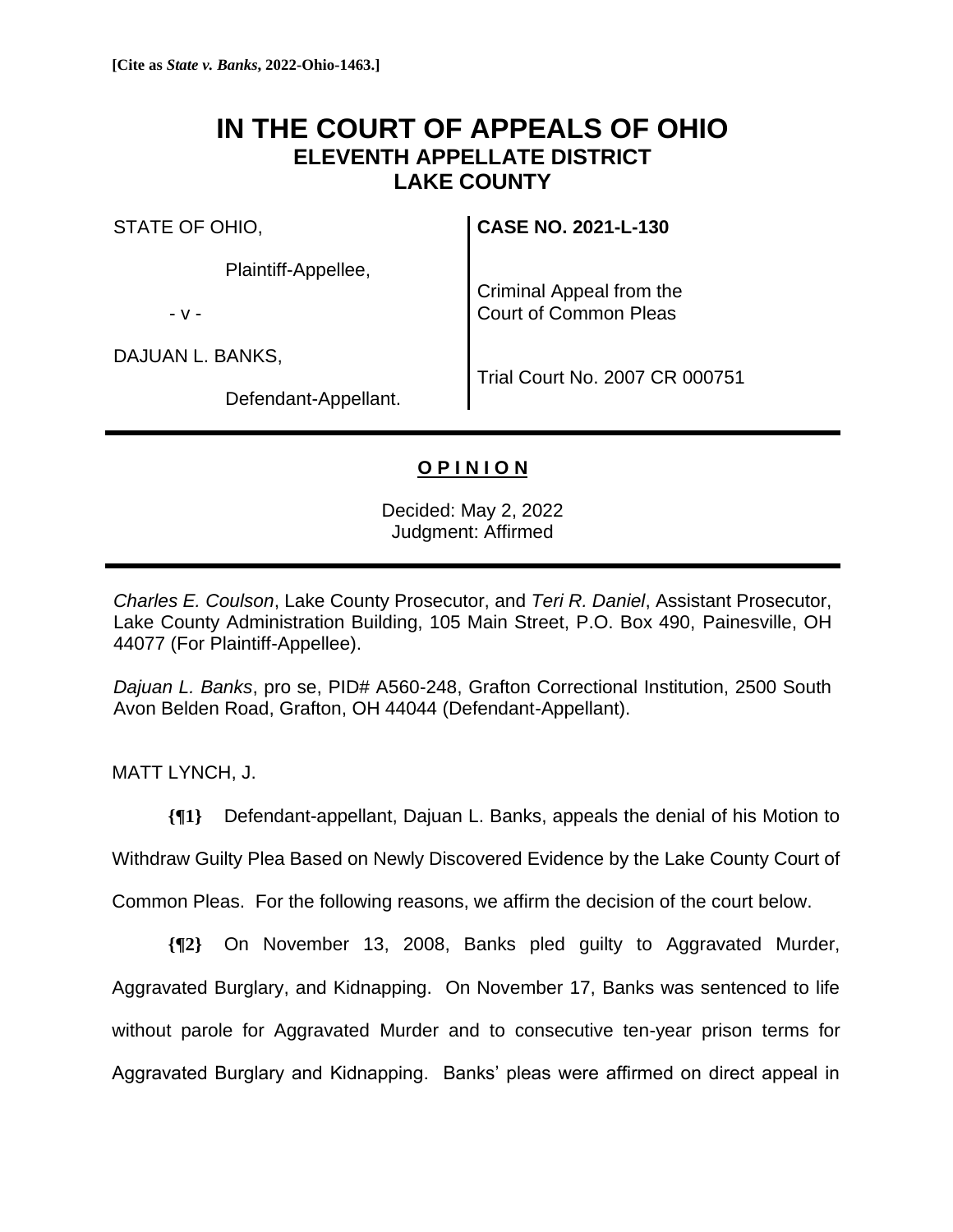*State v. Banks*, 11th Dist. Lake No. 2008-L-177, 2009-Ohio-6856. The denial of a previous Motion to Withdraw Guilty Plea was affirmed in *State v. Banks*, 11th Dist. Lake No. 2015-L-128, 2016-Ohio-4925. The denial of a motion for postconviction relief was affirmed in *State v. Banks*, 11th Dist. Lake No. 2018-L-028, 2018-Ohio-5330.

**{¶3}** On November 2, 2021, Banks filed a Motion to Withdraw Guilty Plea Based on Newly Discovered Evidence. Banks argued that his guilty pleas were not entered into intelligently inasmuch as the State used unlawfully gathered and inadmissible evidence to induce him to enter the pleas. He claimed that he was only made aware of the existence of such evidence after receiving a tip from a third party sometime during January of 2021. The evidence in question concerned the search warrant authorizing the search of his residence. Specifically, Banks had learned that: "(1) someone had forged the signature of Judge Timothy E. McMonagle [on the warrant] – signing T.S. McMonagle; (2) that *said* search warrant *was not entered on the record* (journalized); and (3) the executing officers from Lake County had *knowingly failed* to abide by the prerequisite commands in the warrant in order to obtain territorial jurisdiction  $-$  i.e.,  $* * *$  the Lake County Police Officers executed the search warrant of the residence in Cuyahoga County without notifying and obtaining the assistance from police officers from Cuyahoga County." Motion to Withdraw Guilty Plea (edited for clarity).

**{¶4}** On November 19, 2021, the trial court denied Banks' Motion.

**{¶5}** On December 14, 2021, Banks filed a Notice of Appeal. On appeal, he raises the following assignment of error: "The trial court abused its discretion when it denied Mr. Banks' Motion to Withdraw his Guilty Plea Based on Newly Discovered

2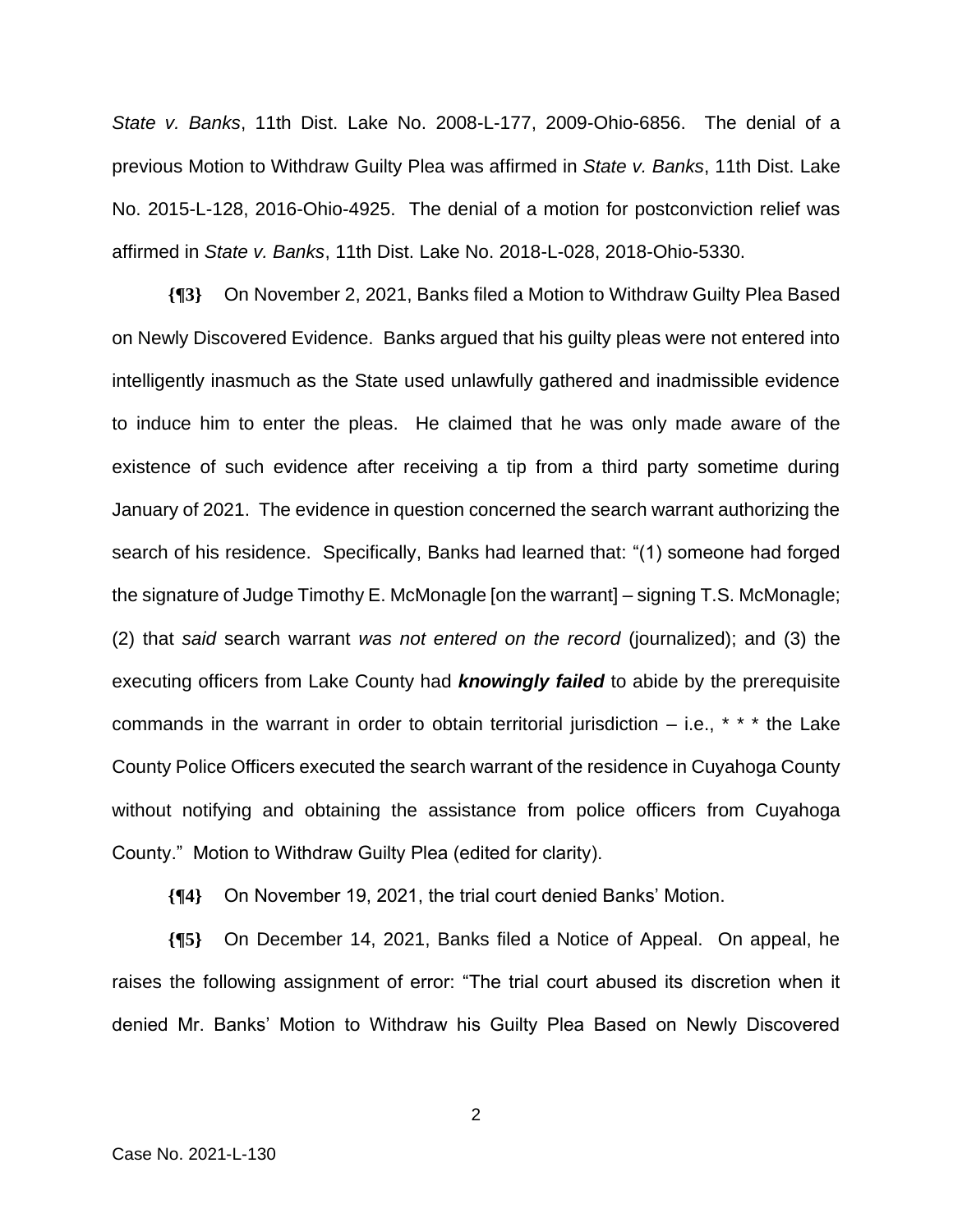Evidence, proving that a manifest injustice had occurred in violation of the Fourth, Fifth, and Fourteenth Amendment[s] to the United States Constitution."

**{¶6}** Criminal Rule 32.1 provides that "to correct manifest injustice the court after sentence may set aside the judgment of conviction and permit the defendant to withdraw his or her plea." "A defendant who seeks to withdraw a plea of guilty after the imposition of sentence has the burden of establishing the existence of manifest injustice." *State v. Smith*, 49 Ohio St.2d 261, 361 N.E.2d 1324 (1977), paragraph one of the syllabus. "This term has been variously defined, but it is clear that under such standard, a postsentence withdrawal motion is allowable only in extraordinary cases." *Id.* at 264; *State v. Straley*, 159 Ohio St.3d 82, 2019-Ohio-5206, 147 N.E.3d 623, ¶ 14 ("[a] 'manifest injustice' is a 'clear or openly unjust act'") (citation omitted).

**{¶7}** "A motion made pursuant to Crim.R. 32.1 is addressed to the sound discretion of the trial court, and the good faith, credibility and weight of the movant's assertions in support of the motion are matters to be resolved by that court." *Smith* at paragraph two of the syllabus.

**{¶8}** We find neither an abuse of discretion nor the existence of a manifest injustice. Banks has failed to establish that this evidence was unavailable to him at the time he entered his plea: the State provided Banks with open file discovery including a "full and complete copy of the Police Report" in the prosecutor's possession. Banks has failed to establish that the evidence seized from his residence induced him to plead guilty: Banks confessed to his crimes in a recorded interview. Banks has failed to establish that his convictions constitute an injustice: the alleged improprieties in the execution of the warrant do not exonerate him of the crimes. Banks has failed to establish that there were

3